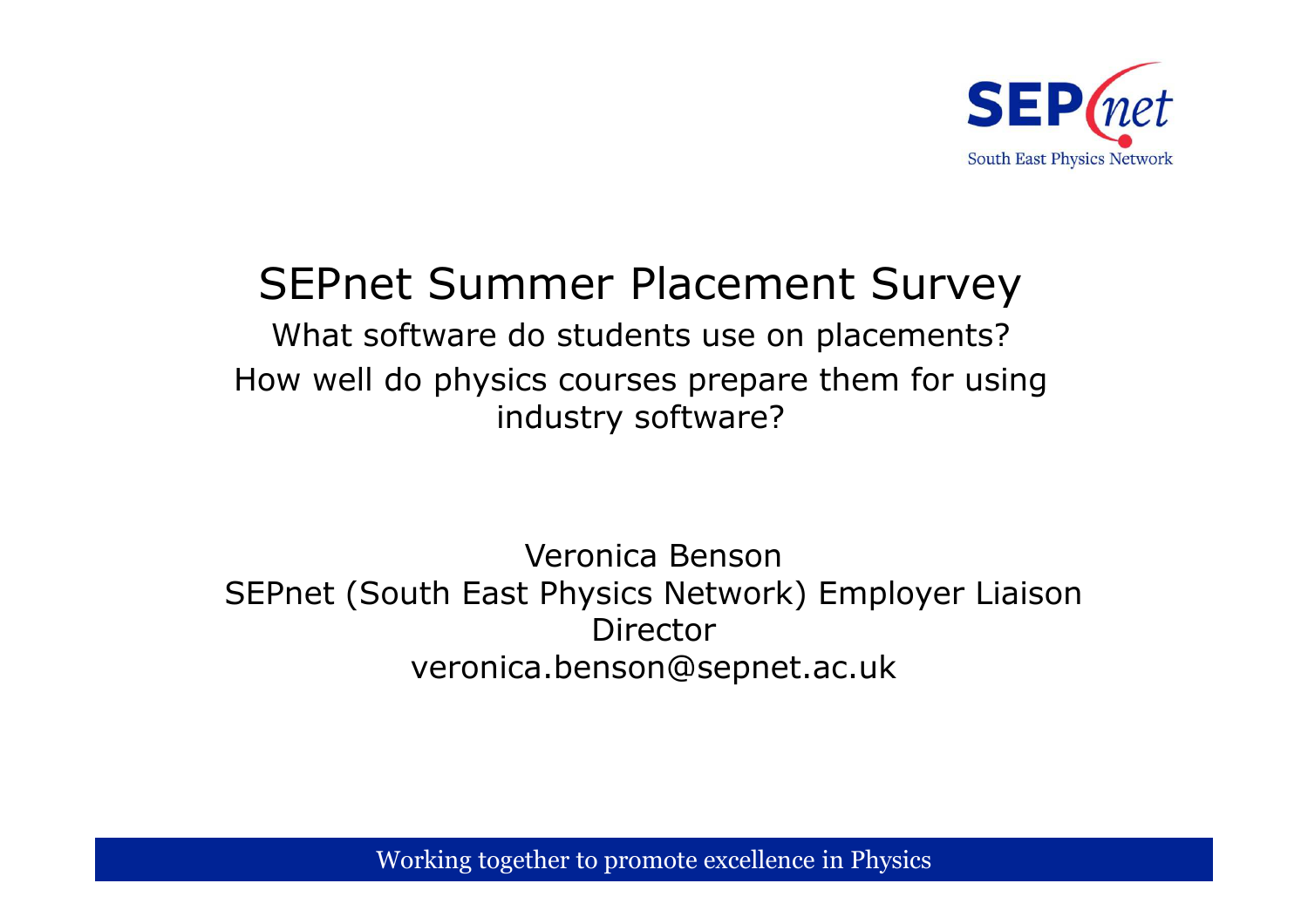

### What is SEPnet?

- The South East Physics Network (SEPnet) is a consortium of physics departments in 9 universities (Kent, Herts, OU, Portsmouth, Queen Mary, Royal Holloway, Southampton, Surrey & Sussex)
- The SEPnet partners work together to deliver excellence in physics through collaboration, teaching and research
- $\bullet$  SEPnet includes:
	- $\bullet$  an outreach programme to increase student interest in physics working with schools
	- • A Graduate School (GRADnet) to develop technical and transferable skills of postgraduate research students
	- $\bullet$ A collaborative research programme
	- $\bullet$  An employer engagement programme to develop employability skills of undergraduates and postgraduate research students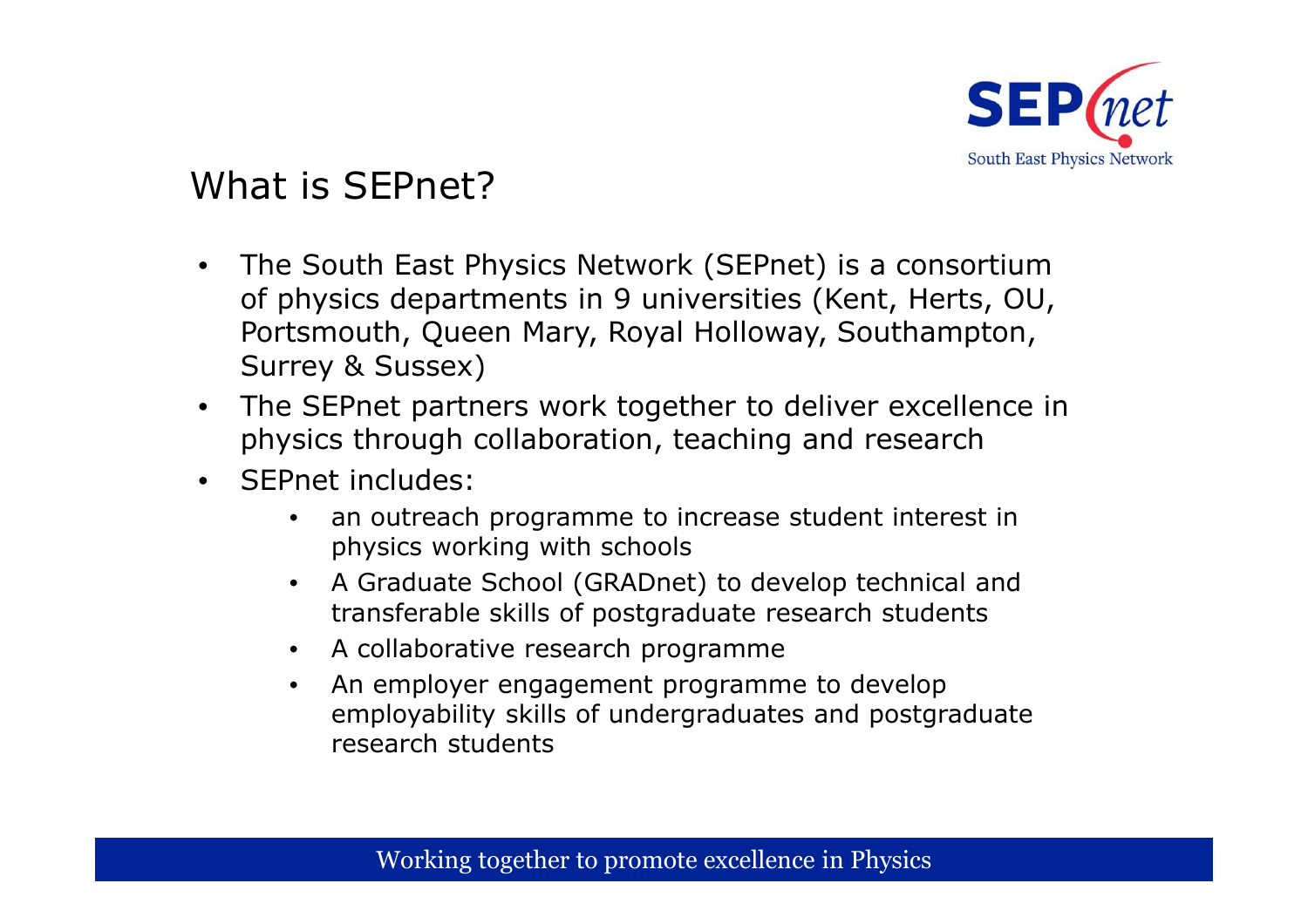

## What is the SEPnet Summer Placement Scheme?

- $\bullet$ An annual scheme offering placements to 2<sup>nd</sup> and 3<sup>rd</sup> (non final) year physics students at partner universities
- • Employers who recruit physics graduates and university supervisors offer 8-week summer projects
- $\bullet$ Projects are circulated to students who apply direct for roles
- Students receive a £2,000 bursary funded by employers and SEPnet partner departments
- $\bullet$  SEPnet Employer Engagement Officers manage placements and visit students/supervisors during the placement
- $\bullet$ Students produce a poster about their project
- $\bullet$  Students present their poster at the SEPnet Annual Students' Expo in London in November
- In 2014 60 students secured placements (200 registered)
- $\bullet$ In 2015 75 students have secured placements (300 registered)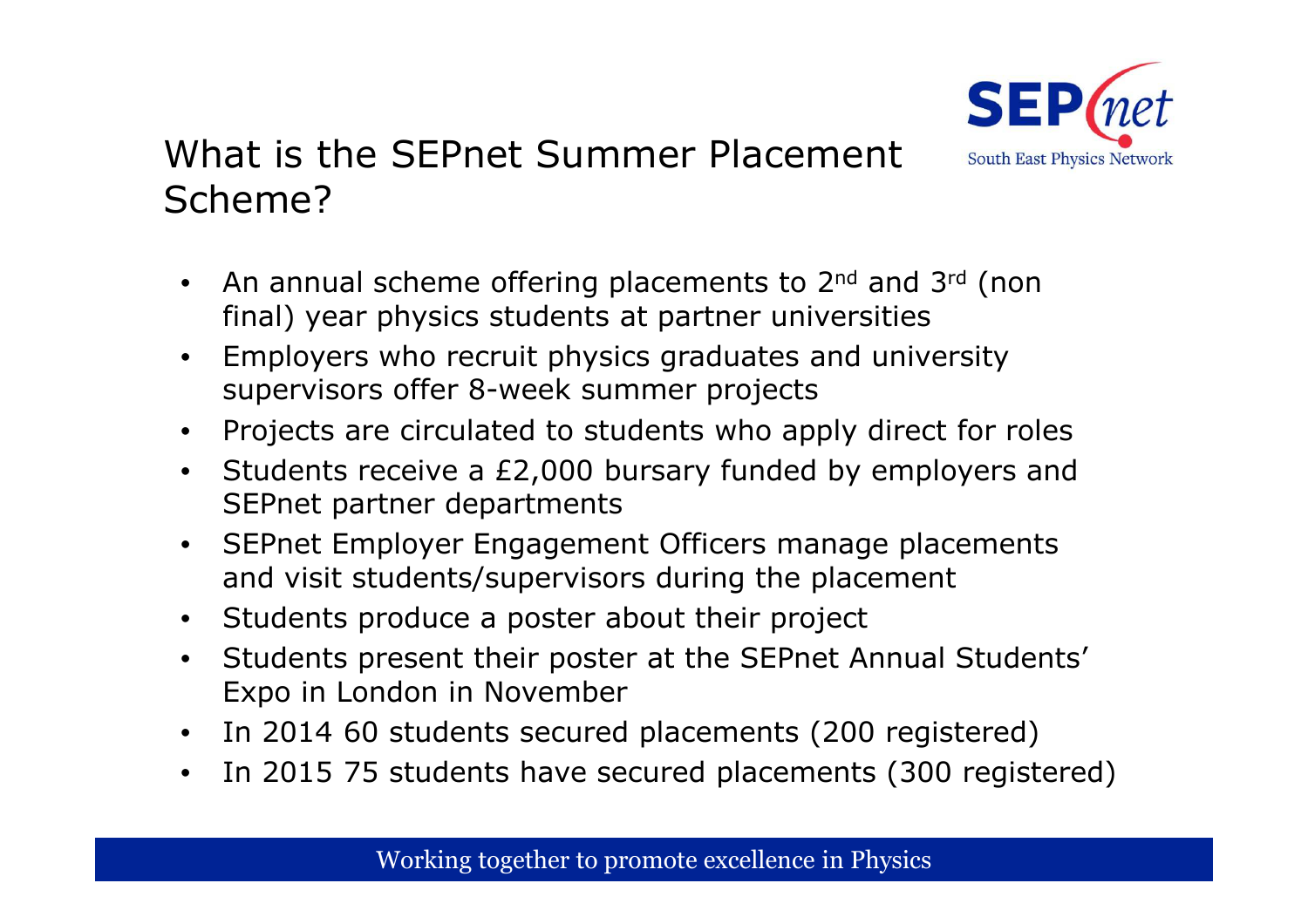

## SEPnet Summer Placements 2014

- $\bullet$  54 students were interviewed and 43 employers from a range of industries including defence, energy, engineering and technology as well as research institutes
- $\bullet$  10 large corporates, 23 SMEs and 10 research/education institutions participated
- Approximately half of the projects comprised data  $\bullet$ analysis, modelling, programming. Other projects included testing products, website development, creating science demonstrations and research
- $\bullet$  The range of projects included topics such as:
	- Study of Efficiency Gains of Integrated Hybrid Solar Panels and Multisource Heat Pumps
	- $\bullet$  Development of an Arduino Mobile Robot for Radiation Detection
	- Development of the Quickest Electric Motorcycle•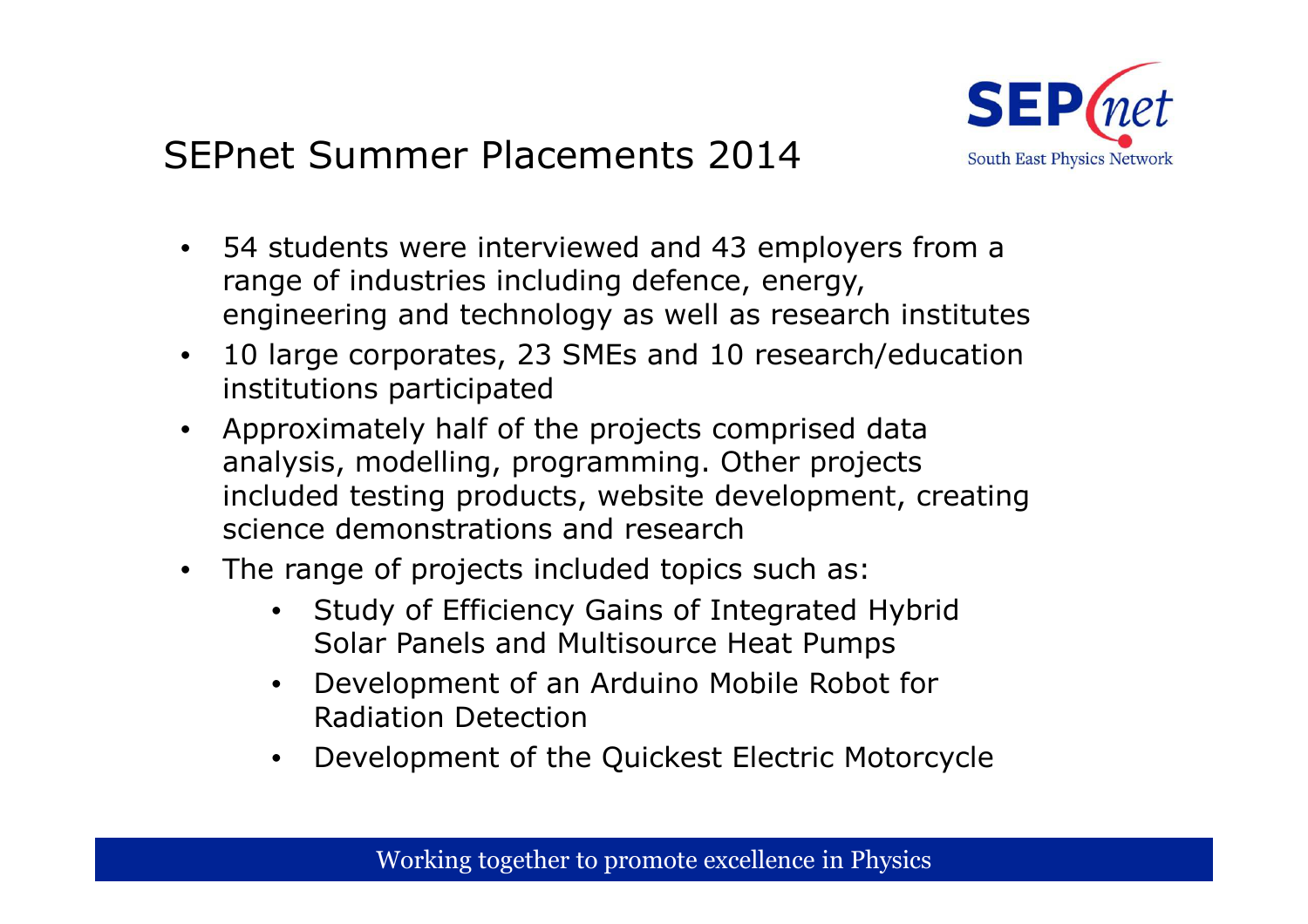#### List of organisations offering placements

Accelogress Limited AMEC Ancon TechnologiesBHAFCCGG Crowd ConnectedCulham Centre for Fusion<br>Energy Energy Echo Group LtdEnSilicaeOsphere Limited<br>UCL **HCL**  HR Wallingford IPROS CUBE LtdKTN-UK Kurt LeskerLein Applied Diagnostics

LiveWyerMagnetic ShieldsMet Office Micron SemiConductorsMRC HarwellNeurNewformNPL Observatory Science CentreOnline Lubricants Ltd Oxford InstrumentsPhoenix PhotonicsQinetiQ Ltd Queen Mary, University of London RAL/CERNRAL/ISIS



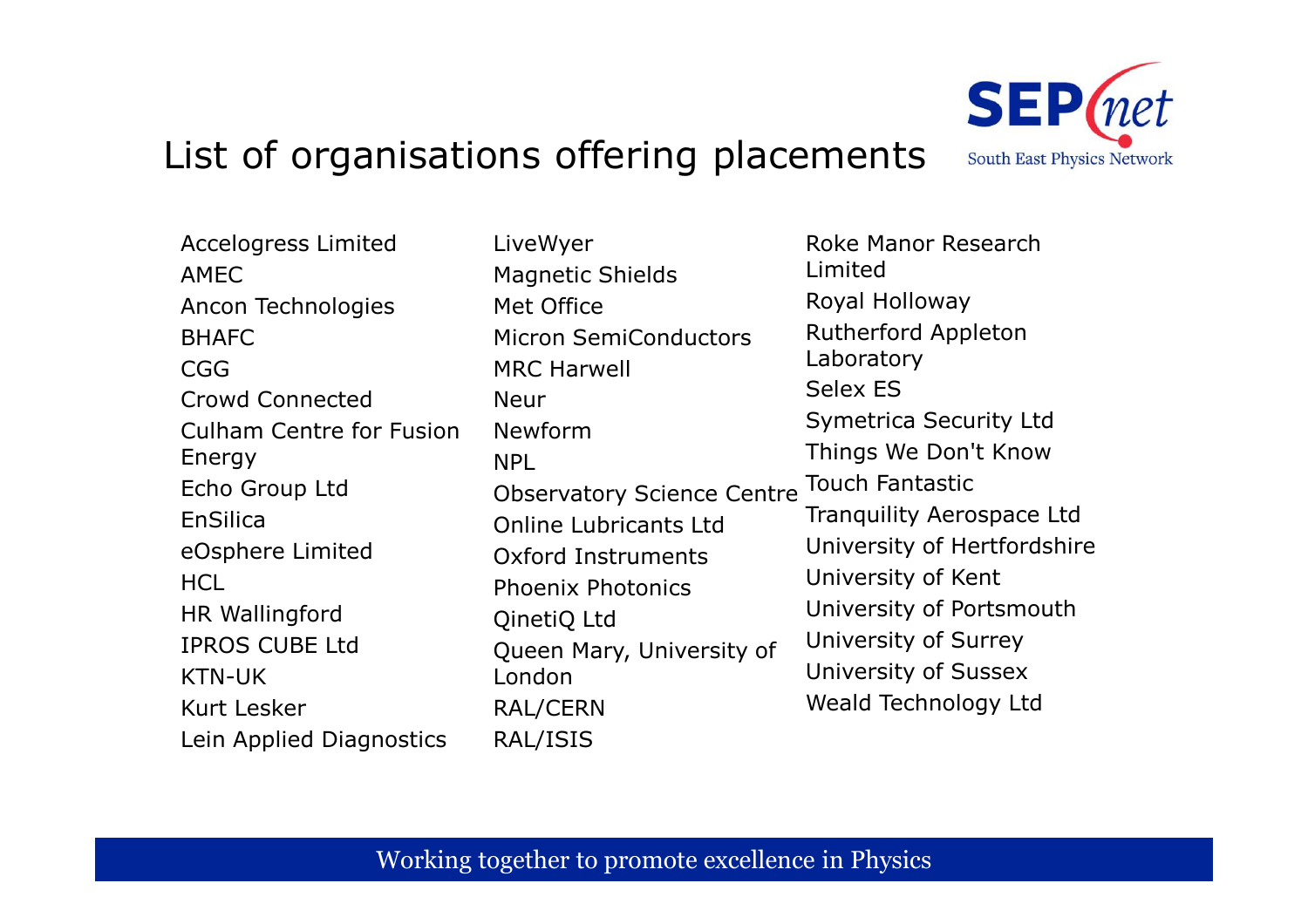

# SEPnet Summer Placements 2014

- $\bullet$  Employers were asked how they rated students' software skills from 1-4
- Students were asked:
	- what software programs they had used previously<br>what they used an placement
	- what they used on placement<br>have asset that found them to
	- how easy they found them to learn
- $\bullet$  SEPnet university UG programme directors were asked to confirm which software languages and programs are taught
- $\bullet$  Feedback from employers, students and UG programme directors is included in the following tables and graphs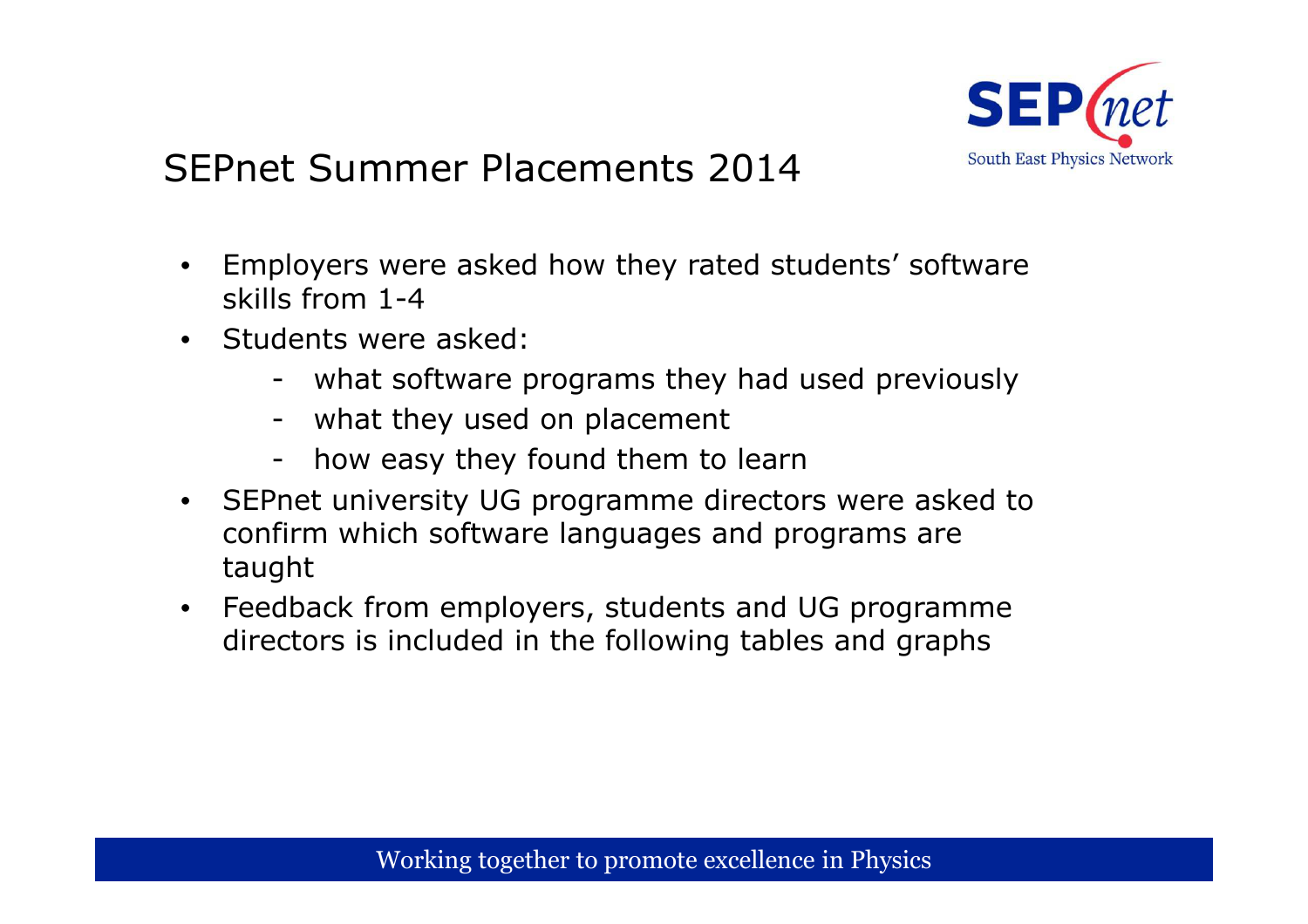

## What programming languages are taught in SEPnet university undergraduate physics<sup>s</sup><br>courses? courses?

|                        | <b>Language and Programs</b> |                                                   |                                                                       |                                              |
|------------------------|------------------------------|---------------------------------------------------|-----------------------------------------------------------------------|----------------------------------------------|
| <b>University</b>      | Year 1                       | Year 2                                            | Year 3                                                                | Year 4 (MPhys)                               |
| <b>Hertfordshire</b>   | <b>MATLAB</b>                | <b>MATLAB</b><br>Python                           | <b>MATLAB</b><br>Maple                                                | Python                                       |
| <b>Kent</b>            | Fortran/UNIX/<br>Python      | <b>MATLAB</b>                                     | <b>MATLAB</b>                                                         | <b>MATLAB</b><br>LabVIEW / IDL<br>LightTrans |
| <b>Open University</b> | Maxima                       | Maxima                                            | Graphing software                                                     |                                              |
| <b>Portsmouth</b>      | MATLAB/Maple/<br>LabVIEW     | MATLAB/Maple/<br>LabVIEW                          | Python & LaTex                                                        |                                              |
| <b>Queen Mary</b>      | $C++/Mathematica$            |                                                   | LaTex, MATLAB                                                         |                                              |
| <b>Royal Holloway</b>  | Mathematica                  | Python                                            | $C++/Linux/SQL/$<br>LabVIEW                                           |                                              |
| <b>Southampton</b>     | Python                       | $\ddot{?}$                                        | Python                                                                | ?                                            |
| <b>Surrey</b>          | Fortran                      | Fortran/ MATLAB                                   | <b>BLAS/ LAPACK/</b><br>LabVIEW                                       | Maple                                        |
| <b>Sussex</b>          | Maple, Python                | Python/ Swift<br>(optional 6 week<br>masterclass) | LaTex/Graphing<br>software/ Swift<br>(optional 6 week<br>masterclass) | $C++$                                        |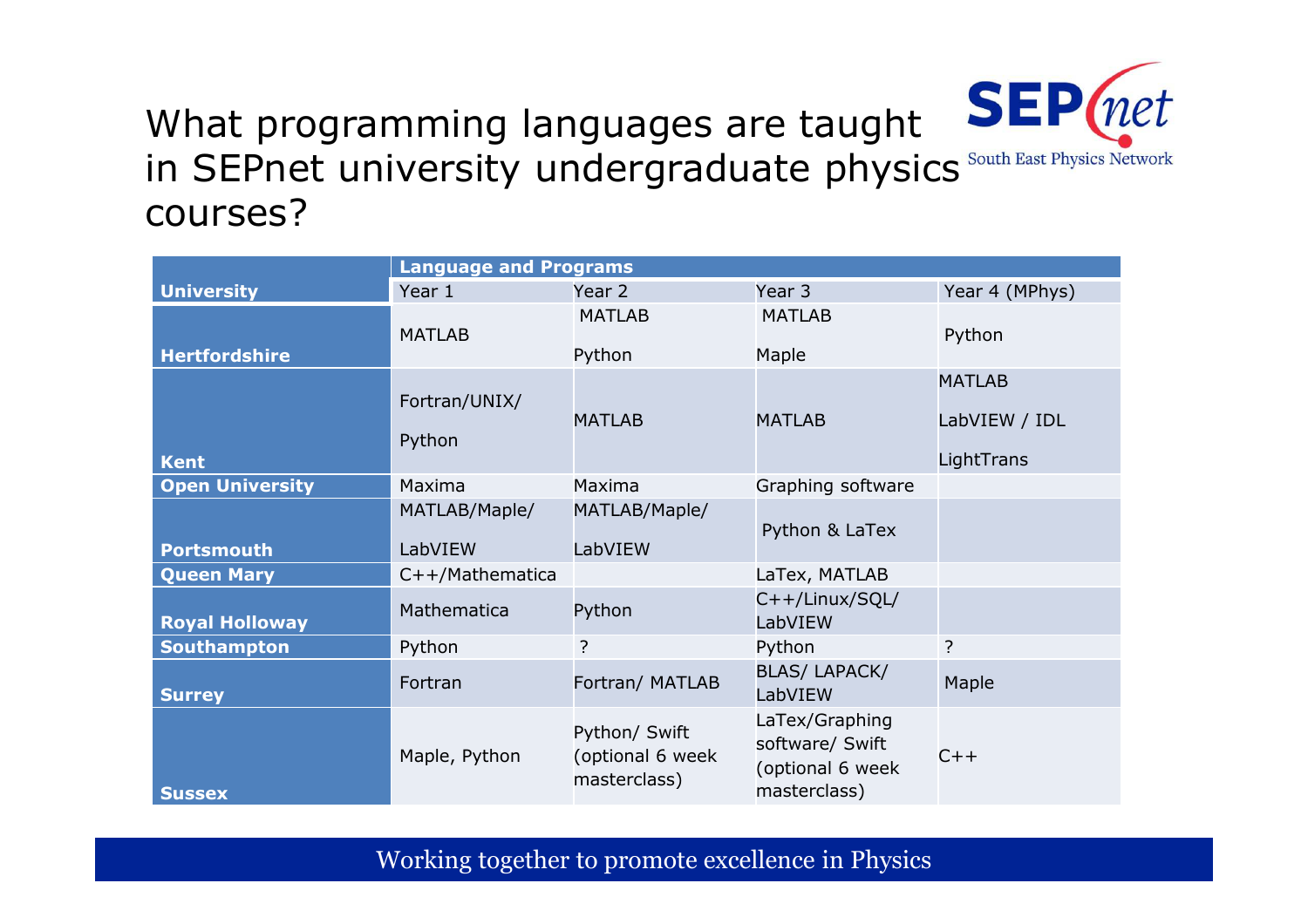

# What types of programs/software didstudents use on placement?



[1] In-house and industry specific software

[2] LabVIEW

[3] Object Orientated eg Java, Ruby, C++, C#, (Python is listed separately)<br>[4] IDL MySOL

[4] IDL, MySQL

- [5] JavaScript, HTML, Visual Studio
- [6] To control eg Raspberry Pi, Arduino<br>[7] CRITEX

[7] CRITEX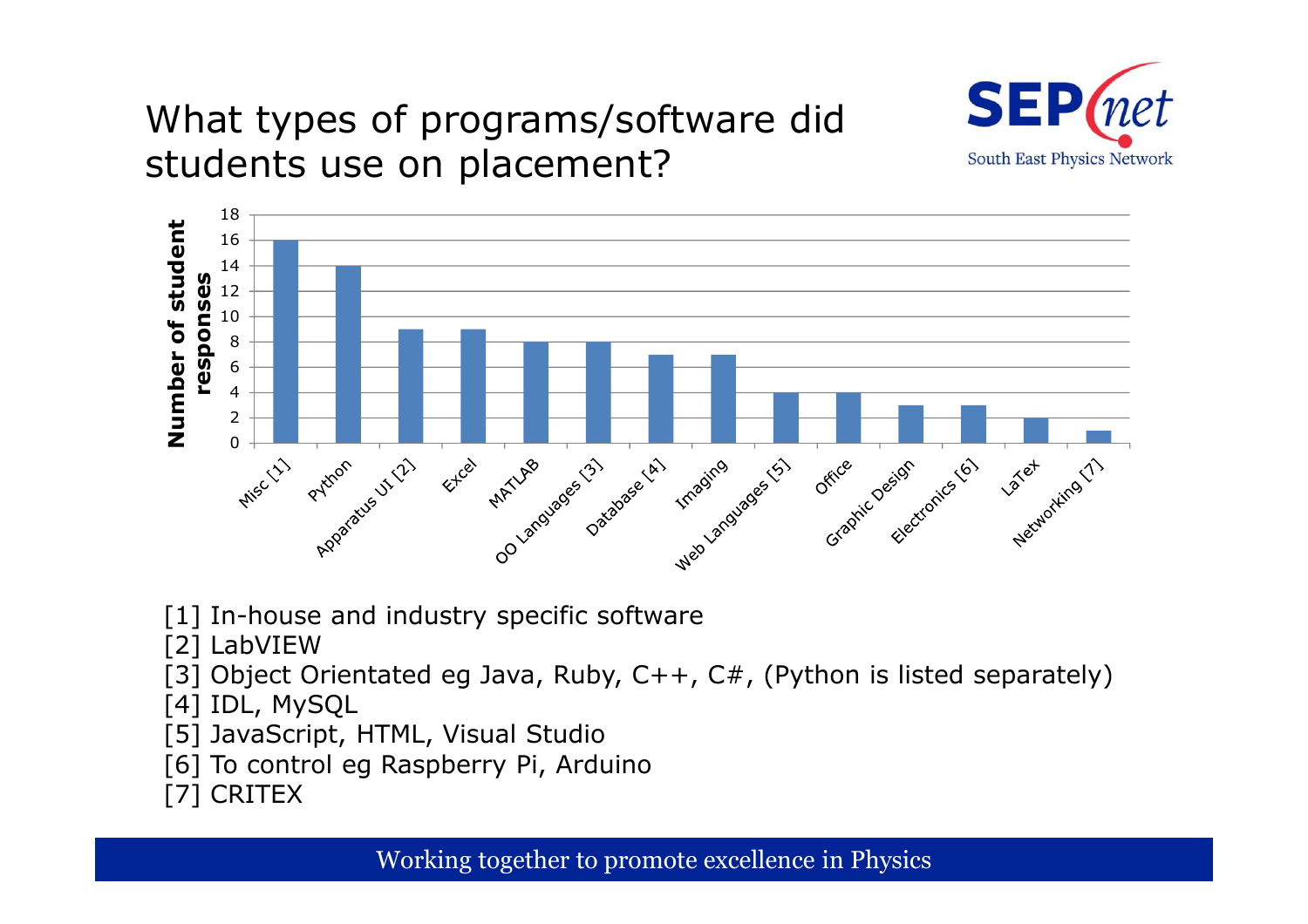

What relevant types of programs/software South East Physics Network had students used before their placement?



[1] LabVIEW

- [2] Object Orientated eg Java, Ruby, C++, C#, (Python is listed separately)<br>[פון מאמר מיכה או
- [3] IDL, MySQL
- [4] JavaScript, HTML, Visual Studio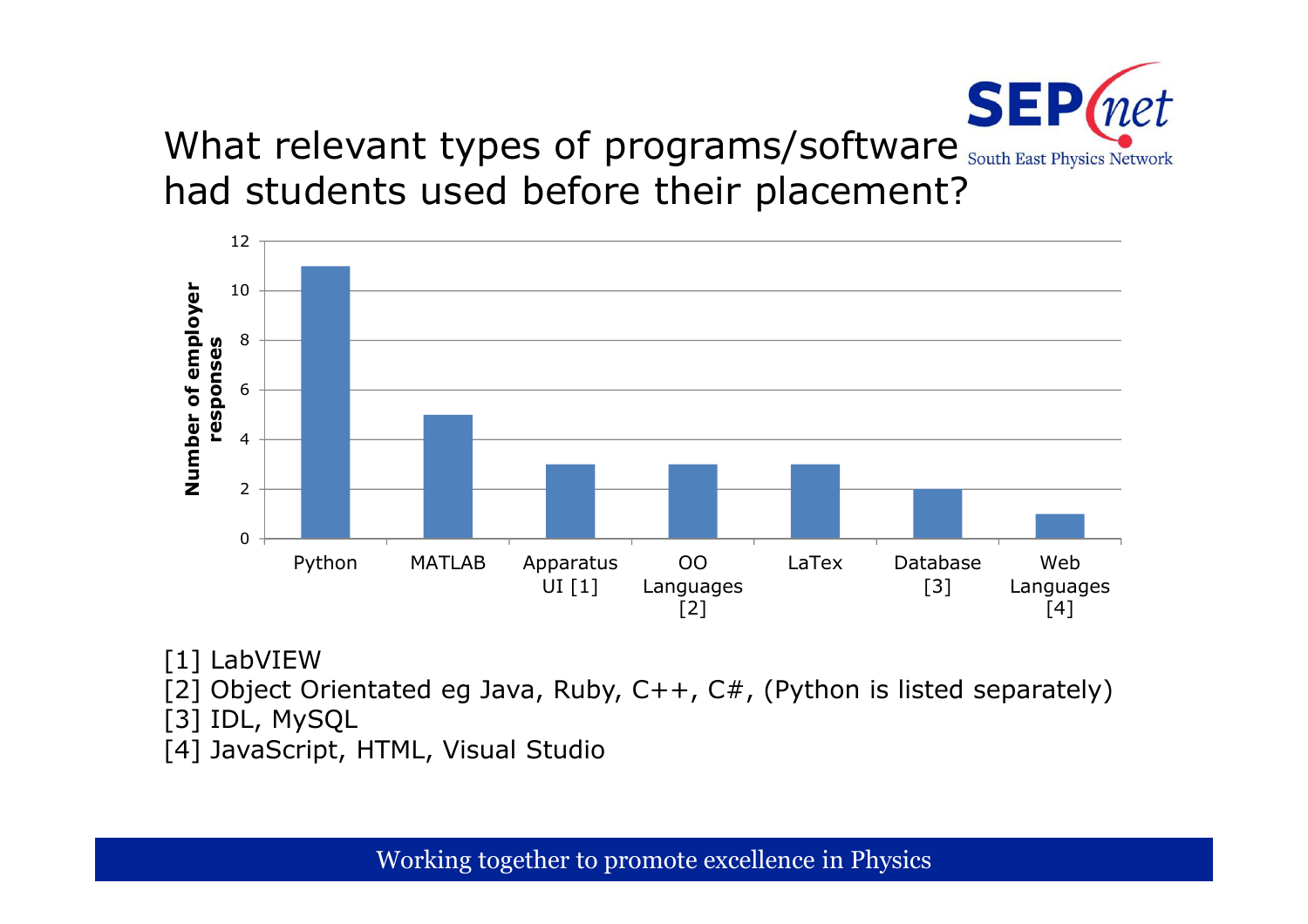

# What programs had students use before starting their placement?

- Most students had no previous direct relevant experience but learnt very quickly on the job
- However, nearly all students had used standard office suites i.e. Microsoft Office and
- most undergraduates have exposure to Apparatus UI software to control machinery during laboratory sessions
- (although few software employers would rate these skills necessary for their line of work, this is an essential component of an undergraduate physic course)
- All employers provided support via manuals, teaching aids or training courses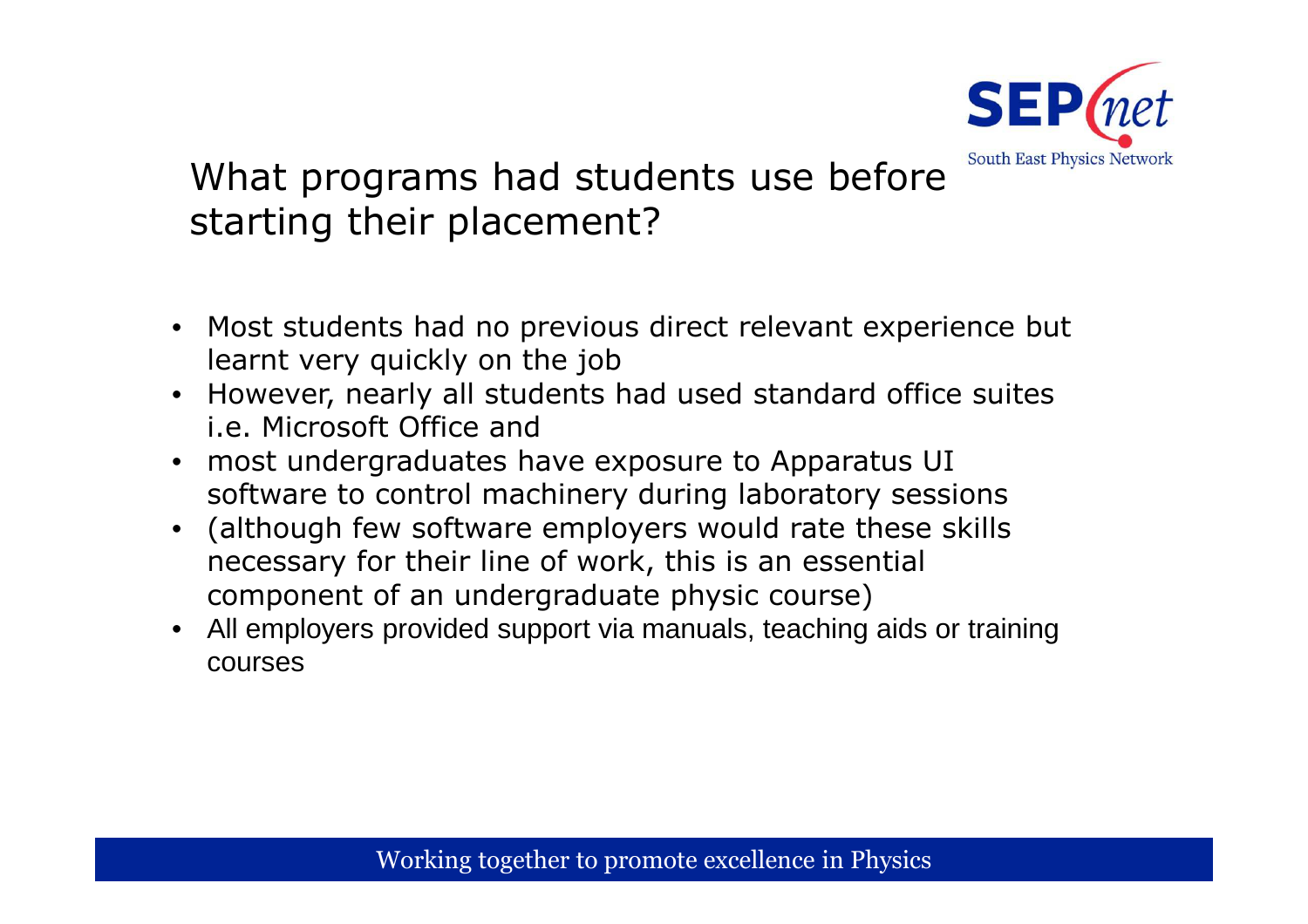

How well do physics courses prepare students to use industry software?

> **How would you rate the student's software skills?**

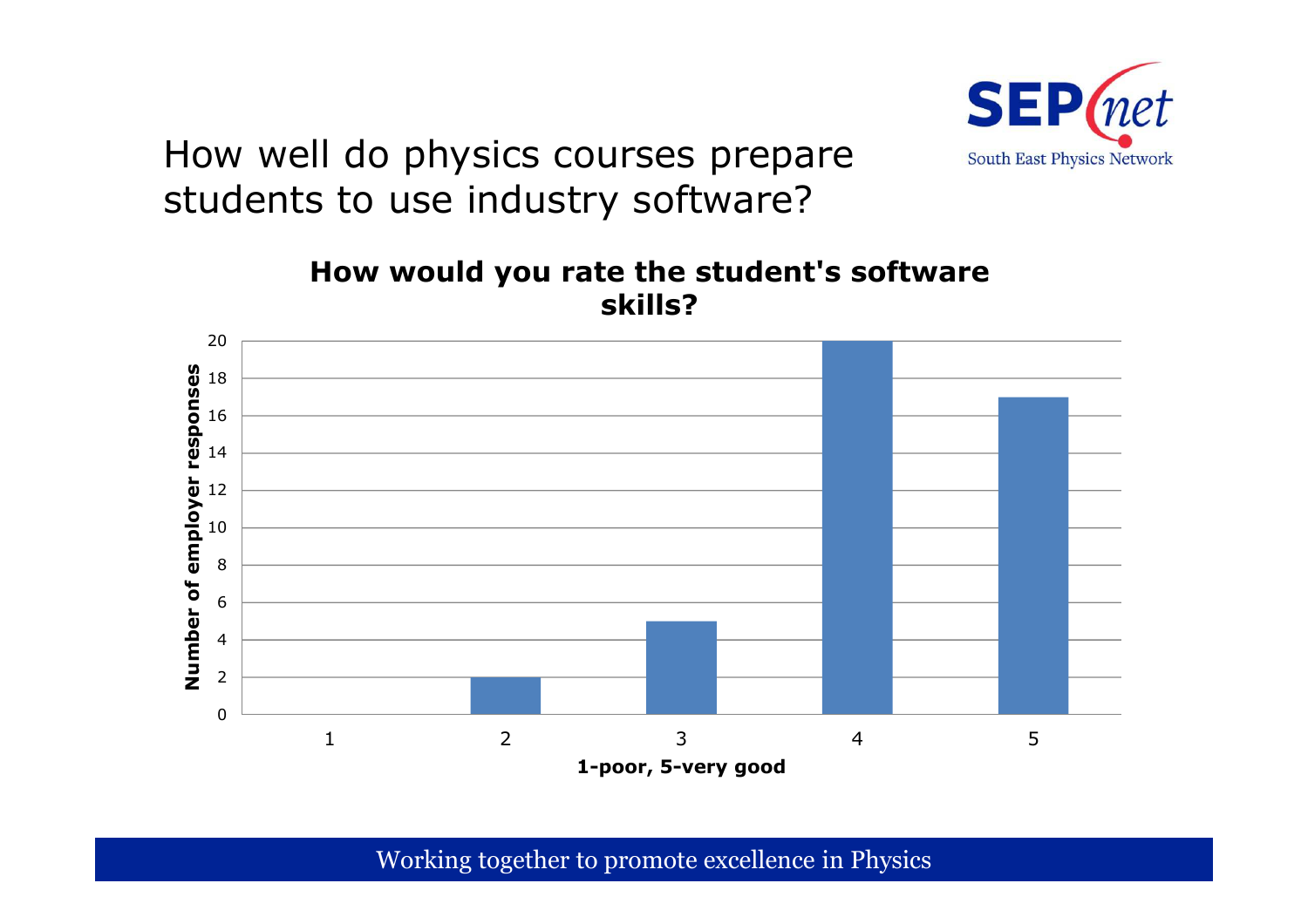

#### How well do physics courses prepare students to use industry software?

- Most employers said students were able to use a broad range of software packages and were able to quickly learn to use new software
- Those that rated software skills lower acknowledged that they did not expect the student to have previous relevant software experience
- One employer commented '*a key observation is the lack of any formal training on databases and data management during the physics degree*'
- Some employers selected students based on their knowledge of certain programmes and coding experience.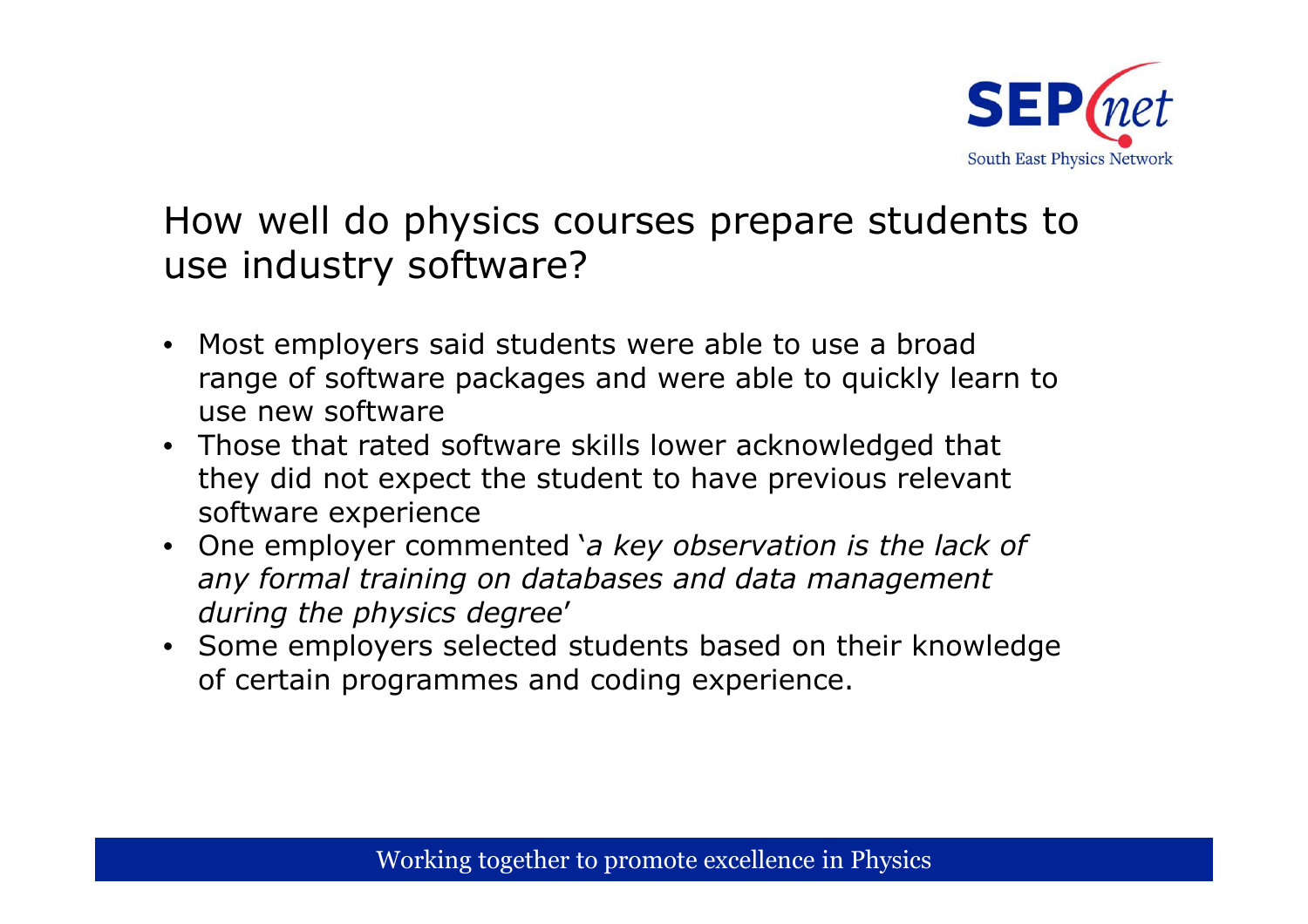

# Feedback from a recent SEPnet Employer Advisory Panel meeting

- Use of industry software changes over time so it is better to teach students the principles of computing
- Students should be taught one good programme
- Employers and students are keen that there should be more  $\bullet$ opportunities to learn computer programming as well as gaining access to particular software languages such as C++ and MATLAB
- '*Students should do computing as they need this. It would be more valuable if they had knowledge of programming – it*<br>should he taught in the 1st vear' (large corporate) *should be taught in the 1st year*' (large corporate).